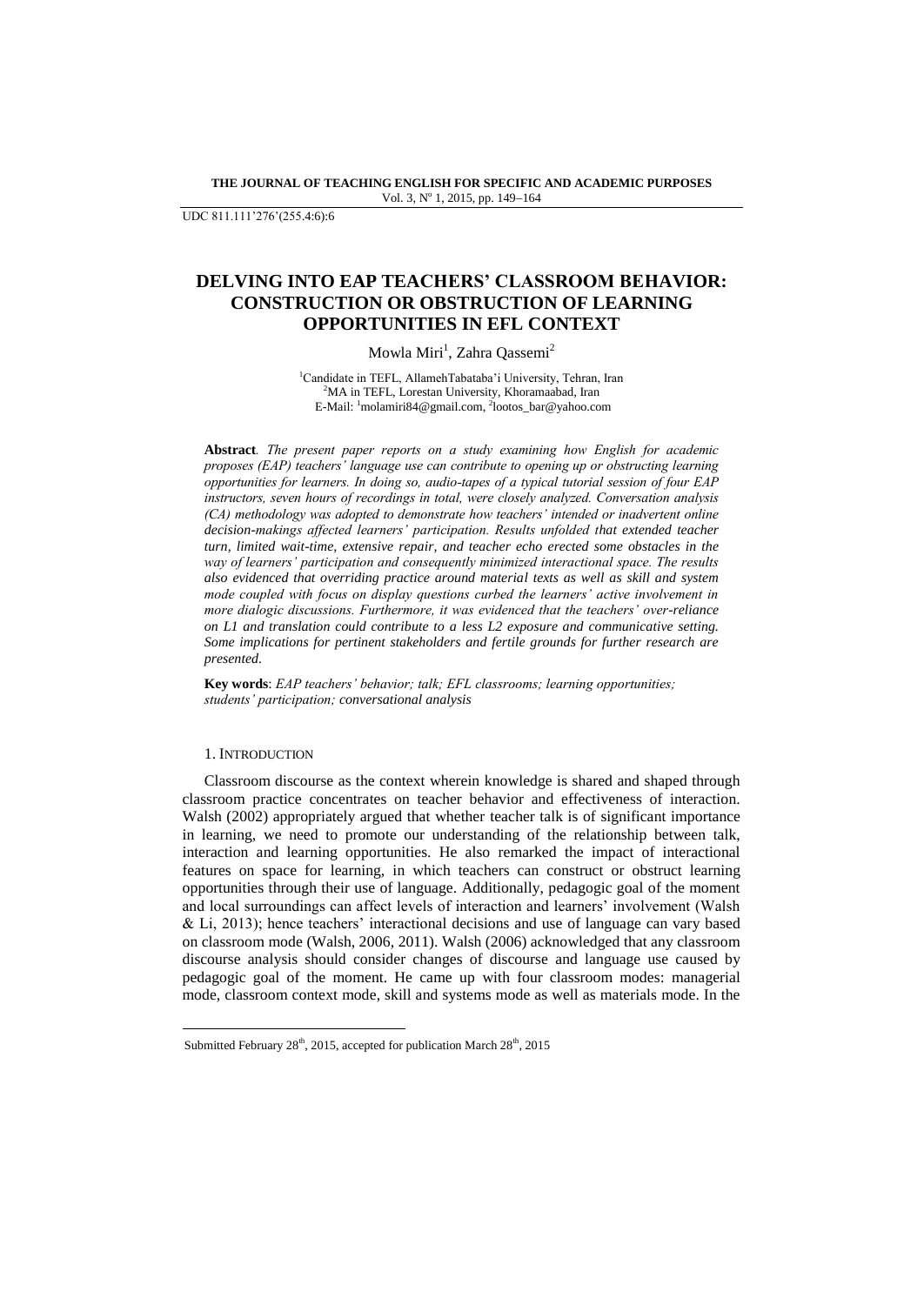managerial mode, the prime focus is on setting up an activity or giving instruction while in the classroom context mode, the aim is to elicit learners' personal ideas and attitudes. In skills and system mode, the focus is placed on particular language items or a skill; also in material mode, the main focus is on a piece of material such as a book or a text. Furthermore, teachers' use of language and the way they regulate classroom interaction via managing the turns and interactional practices (Walsh, 2002, 2006), extended learner turns and appropriate use of eliciting strategies can affect learning opportunities and learners' participation within classroom context. Likewise, limited wait-time (White & Lightbown, 1984; Yaqubi & Rokni, 2012), teacher echo and extended teacher turn have been the reported factors concerning teacher classroom talk that can afflict space for learning.

Less negative feedback with more focus on communication rather than accuracy and exposing interactants to various discourse types can result in a communicative context of learning compared with traditional one (Lightbown, 1993, as cited in Walsh 2006). Such communicative settings can maximize learners" participation, which in turn is likely to bring about second language acquisition (Walsh, 2002). In contrast to traditional approaches of classroom teaching in which passive learners were fed with teacher knowledge, today learners are said to be in charge of their own learning. It is approved that "meanings and actions are co-constructed through the interaction of the participants" (Walsh, 2006, p. 63), what Walsh (2006) well-defined as classroom interactional competence (CIC), i.e., "teachers" and learners" ability to use interaction as a tool for mediating and assisting learning" (Walsh, 2013, p. 132). Walsh went on to argue that a mutual understanding of CIC by teachers and learners can support learning.

More specifically, foreign-language classrooms as complex and multi-layered contexts have been said to need awareness and interactional competence (Seedhouse & Walsh, 2010; Walsh, 2006a), the interactants" ability to use language so as to co-build meaning (Young, 2008). Teachers as classroom decision-makers (e.g. Bailey, 1996; Scrivener, 1994) should be sensitized to both positive and negative impacts that teachers" online decision-making might have on learning opportunities (e.g., Ellis, 1998, as cited in Walsh, 2006); for example using referential questions rather than display questions frequently results in extended wait-time (Thornbury, 1996) which can increase students" response and also longer turns (Nunan, 1991) whereas limited wait-time tends to impede interactional space (Yaqubi & Rokni, 2012). Furthermore, 'explicit positive assessment', giving positive feedbacks like; 'excellent', 'very good', and 'perfect' to students' contribution, may serve as closings and impedes further talk "by implicating the latter as unnecessary and unwarranted" (Waring, 2008, p. 589) and also IRF exchanges (teacher initiation, students' response and teacher feedback), are typically considered as negative in language classroom since they present minimal interactional opportunity for learners; nevertheless, Van Lier (2000) argued the depth of processing and "IRF continuum" are the features that determine contribution of IRF on learning. What is more, shaping learners' contribution (e.g., Jarvis & Robinson, 1997), and setting a flexible relationship between pedagogical goals and shape of interaction (Seedhouse, 2004) are of the teachers' responsibilities in classroom. Walsh (2002) pointed to a number of current features of contexts that confine its interactants use of language in EFL classrooms such as teachers' strict control over the topic of discussion as well as frequently adjust content and procedure, determine who speaks and when learners' participate, ask questions they already know the answers, excessive teacher talking time, and unequal role relationship between teachers and learners.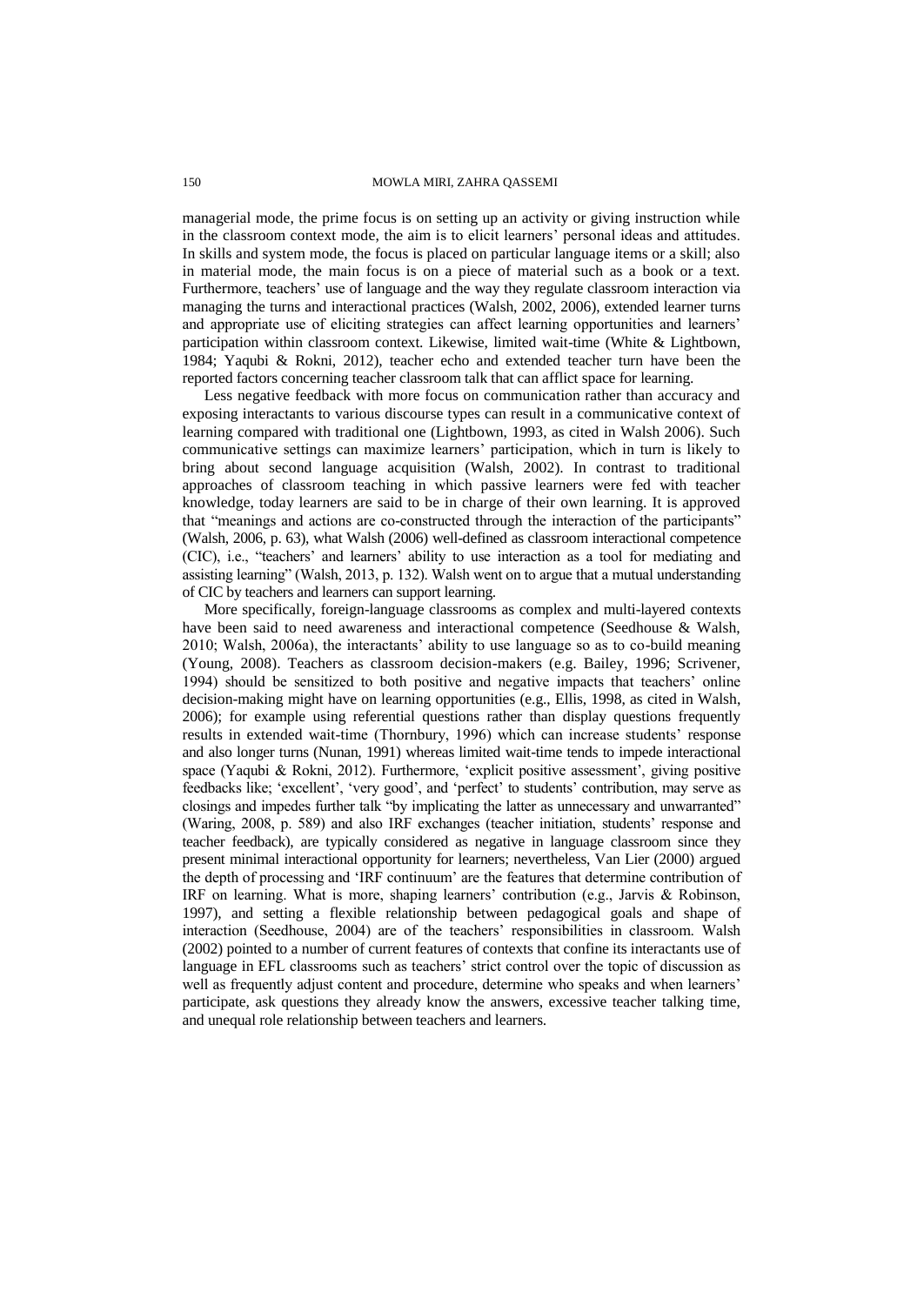Regarding teaching and learning English language, Iran as an EFL context has its own demands and limitations. Atai and Thririan (2003) maintained that demotivating atmosphere, failure in learners" comprehension of texts and lack of adequate interaction between teachers and students are some dominant characteristics of Iranian higher education levels. By the same token, Hayati (2008) highlighted the teacher-centeredness of Iranian setting. In fact, teachers' devote most of their class time to overall interpretations of the texts while students" concern is not to miss writing every piece of translation of the text without participating in communicative practices. In such situation and taking into account the leading role of teachers who control most of classroom interactions, principally via the ways of closing or allowing learners" conversations (Johnson, 1995), teachers should gain a better vision of who they are and what they are responsible or assigned for (Varghese, Morgan, Johnson & Johnson. 2005). Additionally, they should be aware of how to manage their talk and harmonize their use of language with pedagogic goals of the moment and with developing their CIC; appropriate interactional decisions are made (Walsh, 2011) to handle a more successful interaction.

Classrooms as the place where learning is created and shared via talks and participants negotiation within social activities (Hall  $\&$  Walsh, 2002) has been the target of conversation analysis (CA). Nowadays, CA is widely employed to investigate naturally occurring talk-ininteraction among classroom interactants, wherein as an analytic tool it is used to describe and examine accurately classroom language use (Walsh, 2011). It can demonstrate L2 learners" learning procedures through their utterances and show alterations in learning (Seedhouse & Walsh, 2010). To this, theoretical underpinnings of CA has been employed to grant us a closer look at occurrences of interactional organization- turn-taking, repair, and wait-time- in EFL academic setting and consequently to demonstrate specific interactional patterns that affect learners' involvement, contributions and learning opportunities in EAP context.

#### 2. EMPIRICAL RESEARCH

Numerous empirical studies have examined classroom interaction via theoretical framework of CA (e.g., Daskin, 2014; Walsh, 2002, 2006, 2011, 2012; Walsh & O"Keeffe, 2010). Appraising teachers" ability to generate learning space as stamp of good teaching, Walsh and Li (2013) explored the way in which the teacher managed to create learning opportunities by means of specific practices like extended wait-time, increasing learners" turn and also through shaping learners" output in a constructive way via scaffolding and paraphrasing. It was found that all these practices could result in both qualitative and quantitative alteration in learners" involvement and learning space.

Vis-à-vis negative impact of teachers" specific practices on classroom interactions, Yaqubi and Rokni (2012) showed that teachers' unintended limited wait-time practice structures were likely to affect classroom participation and learning space in learners' part. Walsh (2002), adopting the conceptual underpinnings and principals of CA, reported on the impact of teacher talk on construction and obstruction of learning opportunities and learners" involvement in EFL context via analyzing audio-recordings of eight experienced EFL teachers classroom activity that contained teacher-learner interactions. Finally, he pointed to the need for developing teacher awareness of their classroom use of language aligned with immediate pedagogical purposes, then, not to 'fill in the gaps' cause it is likely to reduce learning opportunities. He also proposed promoting teachers"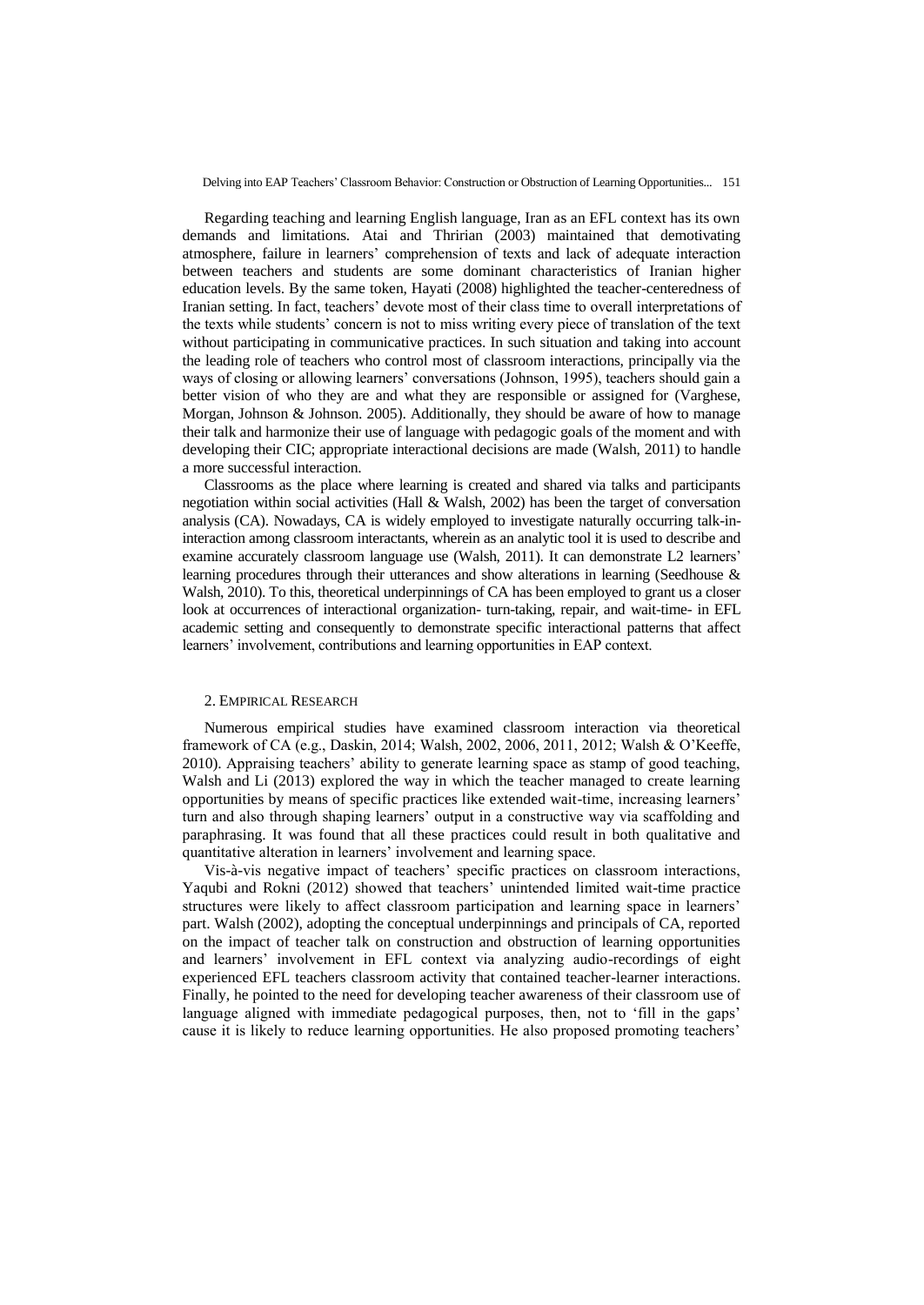awareness via zooming on in their classroom behavior through either audio- or videorecording of their own classroom communication to redress their verbal behavior and as the result more careful use of language. The aforementioned study by Walsh inspired us with the impetus to conduct a research on EFL university context where the impact of teachers" classroom use of language on students" participation as well as learning opportunities, to the best knowledge of the researchers, is far less explored. Additionally, there is an attempt to develop an emic perspective by including participants' interpretation of their talk and behavior via stimulated recall of the recorded actions to gain a bare vision of EAP teachers" existing level of awareness and understanding of interactional organization.

Considering the crucial importance of teachers with a developed CIC (Walsh, 2006, 2011, 2012; Seedhouse, 2008) that can contribute to more learning opportunities for students, Walsh (2011) suggested that teachers and learners need to gain a deeper understanding of CIC and the way it is gained, because it can both improve learning and "result in more engaged and dynamic interactions in classrooms" (p. 166). He underscores the very need of research in various contexts such as EAP settings to investigate interactants" degrees of competence in coconstruction of meanings and learning space. Even with a good number of studies that have considered the relationship between classroom teachers" talk in interactions and L2 learning of various levels (e.g., Li & Walsh, 2010; Mackey, 2006; Seedhouse, 1996, 2004; Walsh, 2002, 2006; Yaqubi & Rokni, 2012) and other classroom interactional patterns that can affect learners" output such as IRF (initiation-response-feedback) exchange (Lee, 2007; Park, 2013; Warring, 2008, 2009) yet, more empirical studies in various contexts with different participants are needed to promote our understanding of classroom teaching and learning interactions (Walsh, 2012). To date, very few studies, if any, have addressed EAP teachers' use of language in foreign contexts. As a result, through the lens of classroom interaction, this study attempted to clarify EAP teachers' classroom behaviors to portray how inadvertent teachers' use of language and interactive decision-making tend to success or failure of learning opportunities for students within naturally-occurring classroom interaction.

To fulfill the objectives of the study, the following questions were raised:

- 1. How EAP teachers, via their use of language, maximize or minimize students" participation opportunities?
- 2. Which EAP teachers' behaviors obstruct or construct spaces for learning?

## 3. METHOD

#### **3.1. Setting and participants**

The data in this study is taken from a corpus sample of eighteen consecutive audio-taped sessions of nine EAP instructors used for a larger research project on EAP teachers' cognition and actual practices in reading comprehension of Iranian higher education context (an unpublished manuscript) in an academic semester of autumn 2013. A typical class session of four EAP instructors normally lasting for one hour and a half (N=7) were considered as representative of Iranian EFL academic classroom settings. The English classes run by the selected teachers who all were Ph.D. holders in different fields of study, were either general English or content-based at BA levels that ranged in size from 16 to 28 students. For the sake of preserving ethical values as well as fulfilling anonymity of participants (both teacher and students), all mentioned names used during the study are pseudonyms. The teacher participants' demographic information is presented in the following table.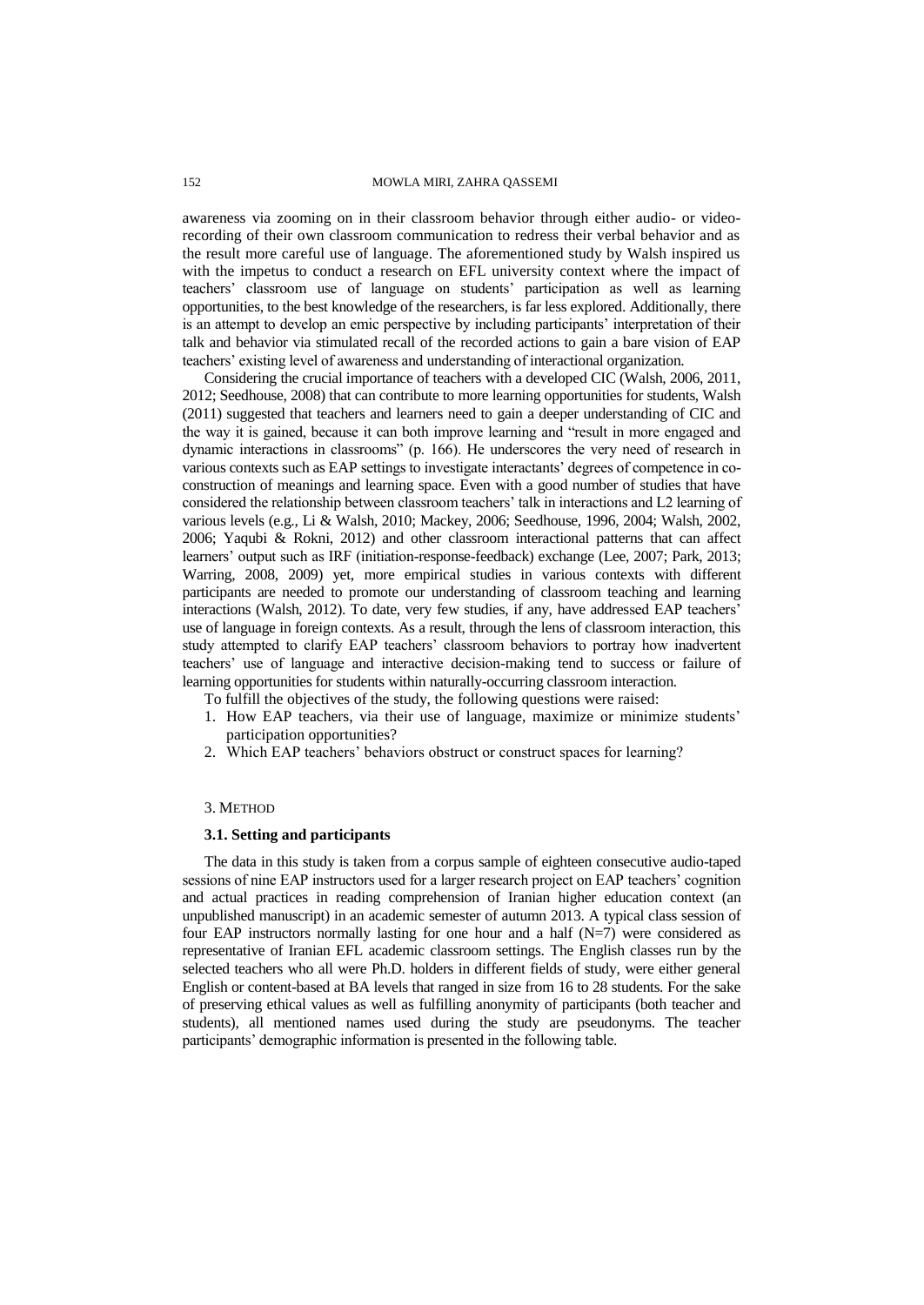|   | No Pseudonyms Gender Academic       |   | major                  | Teaching<br>English<br>course                      | Number<br>οf<br>students | Any special<br>teaching and<br>learning English experience                 | Years of<br>teaching |
|---|-------------------------------------|---|------------------------|----------------------------------------------------|--------------------------|----------------------------------------------------------------------------|----------------------|
|   |                                     |   |                        |                                                    |                          | experience                                                                 |                      |
|   | $T_{a}$                             | f | English<br>translation | Specialized<br>English of<br>psychology            | 16                       | More than 7<br>years of teaching<br>in Konkur<br>preparation<br>institutes | 15 years             |
| 2 | $T_{\rm b}$                         | m | English<br>linguistics | General<br>English                                 | 28                       | .                                                                          | 15<br>years          |
| 3 | $T_c$                               | m | English<br>literature  | English<br>literatures                             | 19                       |                                                                            | 9<br>years           |
| 4 | $\mathrm{T_{\scriptscriptstyle d}}$ | m | Physical<br>education  | Specialized<br>English of<br>physical<br>education | 23                       |                                                                            | 7 years              |

Table 1 EAP teachers' demographic information

### 4. DATA COLLECTION AND INSTRUMENTATION

In order to enrich and thicken the required data, several data collection measures were utilized: observation field-notes, interviews as well as recorded audio-files of selected teacher participants; however, the prime focus was on analyzing the verbatim transcription of audio-recorded files. One routine session of all the participants was audio-recorded after having received their consent.

# **4.1.Stimulated recall**

Introspective measure (i.e. stimulated recall) is a valuable source of gathering classroom participants" perspective in which by playing audio or video tape of a particular participant, researchers can gain finely detailed interpretations of classroom recorded events from target participants' perspective (Mackey & Gass, 2005). To this, supporting the results and making available further details on teacher participants' perception through justifying classroom events, the participants were invited to take part in a one-to-one interview with the observer researcher.

Subsequently, they were asked to explain the rationale behind some of their classroom behaviors. To obtain further assurances about accuracy of the obtained data, to reduce the probability of misunderstanding and to help the participants detail their views without the threat of inabilities in L2, the interviews were held in Persian (participants" L1).Some episodes of audio-recorded classroom interaction that either learning opportunities were hindered or created by teachers' actions, were selected by the researchers then played back in a private session held with each of them. In fact, the teachers were asked to comment on some parts of their own audio-recordings. This type of teacher account of their talk and behavior could provide us with an emic perspective (Mackey & Gass, 2005); in other words, a form of insider perspective that reveals participants" accounts of their interactional online-decision makings, practices, and treating learners' contributions could be obtained.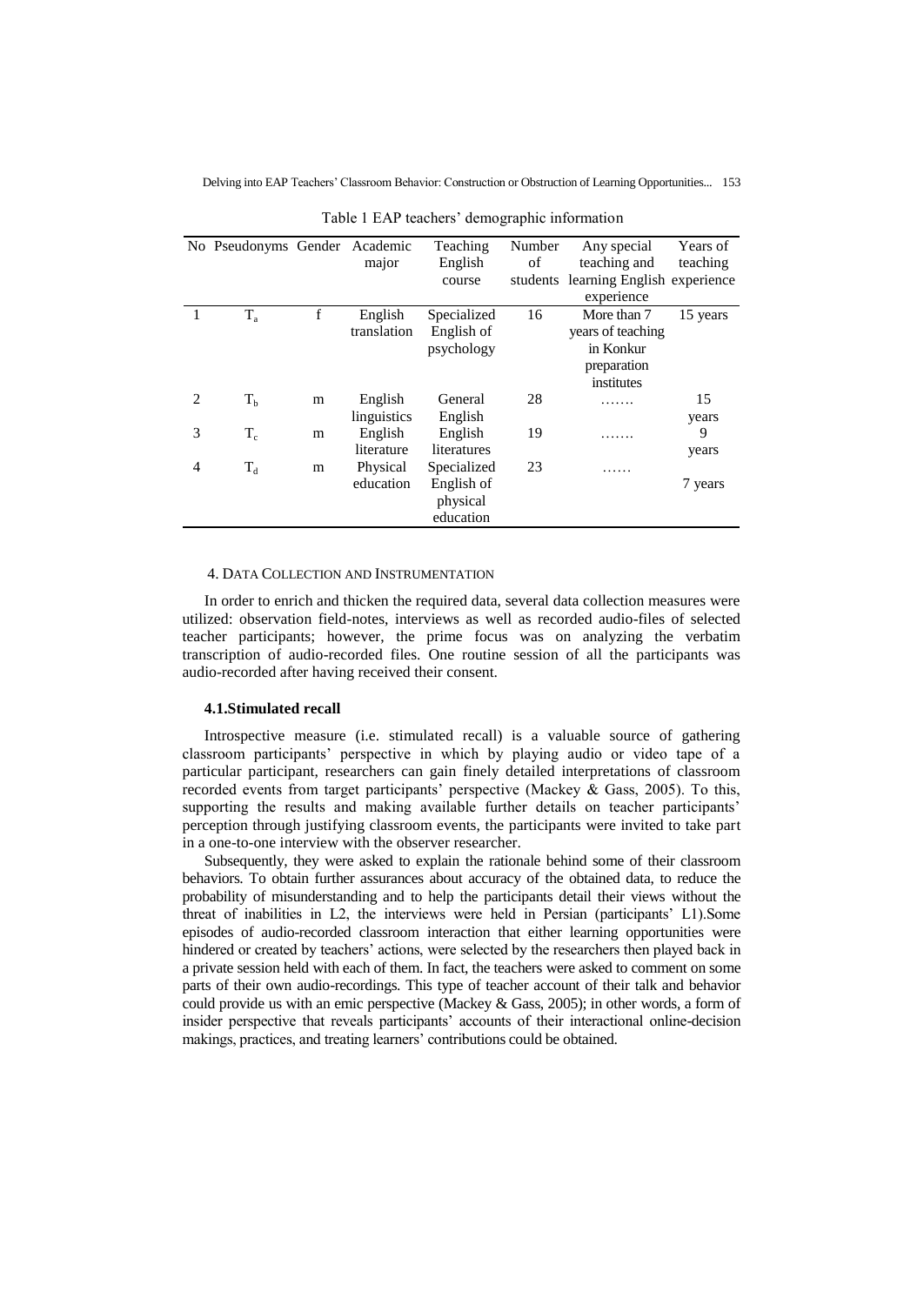# **4.2. Conversation analysis**

CA "the study of recorded, naturally occurring talk-in-interaction" (Hutchby & Wooffitt, 2008, p. 12), has been commonly used to investigate classroom interactions. Detailed and in-depth data from the heart of spoken interaction with focus on key features such as pauses, smiley voice, overlapping, turn taking and so forth (Heritage, 2004) are gained from interactants" behavior in conversation through which a perfect understanding of "how conversations work" can be accomplished (Wong & Warring, 2010). Some reasons for which actual interactions should be recorded and transcribed included: first, there are hardly any other ways to recover some particular features; secondly, transcription of dialogues and developing an analysis is facilitated through the capability of playing and replaying of recorded materials; then checking a specific analysis against the materials is possible through recording, and finally reconsidering a particular interaction with a new interest is possible just through recording (Pomerants and Fehr, 1997, as cited in Wong & Waring, 2010, p. 4). A systematic observation and analysis of L2 classroom is required, to describe classroom interactions and to determine how much learning outcomes are realized (Huth, 2011). To this, the theoretical framework of CA was adopted to analyze EAP teachers' online-decision makings that are likely to affect learners' involvement and learning opportunities.

## **4.3. Procedures**

Informed consent was obtained from all participants for audio-recording as well as classroom observation by one of the researchers. Consequently, the observer researcher participated and recorded the routine classroom sessions of the present participants whilst filling observation checklists of each class. Four audio-taped files (about 7 hours) used for the present study were listened by the researchers several times and were transcribed verbatim. Moreover, the related field notes and stimulated recall interviews of the selected participants were used to promote the qualitative results to an emic and more holistic account of interactions as well as facilitating triangulation of data, yet the focus of the current study is on transcribed interactions. Consequently, some episodes of natural interaction were extracted to be scrutinized via CA methodology to disclose the sociointeractive indicators (Mondada & Pekarek-Doehler, 2004) and to provide us with a detailed description of EAP classroom spoken interaction. The next attempt was to determine which classroom micro-contexts were dominant or more popular in EFL contexts and to see how the flow of interaction is affected by the current mode. Finally, to increase the reliability of results and promote data analysis procedures, the gained data were shared and negotiated with a CA analyst to reach a common understanding via a data analyzing sessions held a few months after observations.

#### 5. RESULTS

From among the pool of examples of teachers' opening up or obstructing learning opportunities some episodes were selected. The following extract is included in order to illustrate an example of question-answering sequence over reading a text (material mode) in a general English course. Questions were posed by teacher wherein interactional organization and participations through patterns of questioning were highly managed by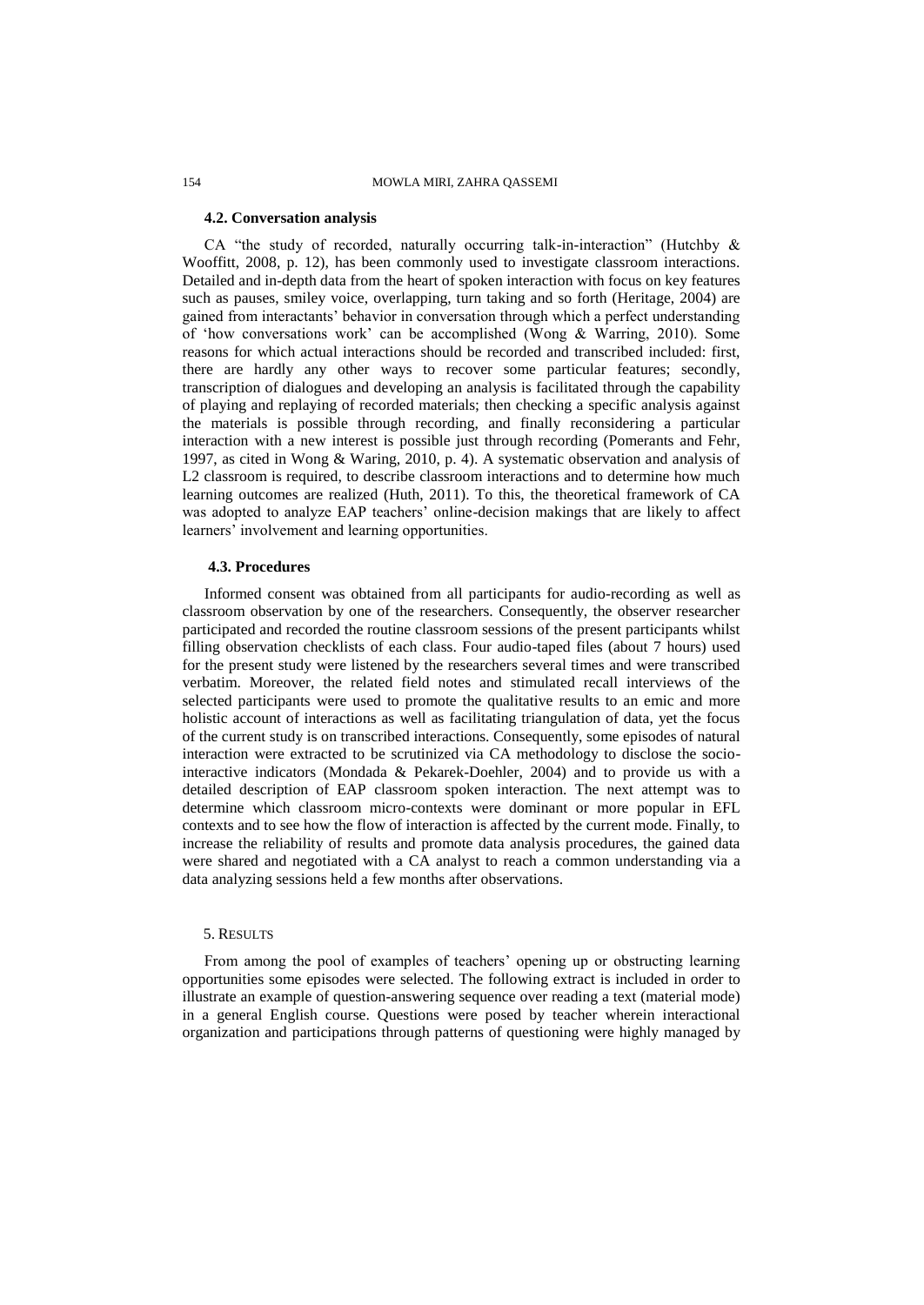him. The teacher selected the one who should read by naming him/her and finally assessed his/her performance via assigning them a grade or a check mark. During the following episodes, T stands for the teacher, S for a determined student, and SS is indicative of a collective response from the class.

### **Extract 1**

| 1  | $T_b$   | OK (.) continue:: Novinfard                                                       |
|----|---------|-----------------------------------------------------------------------------------|
| 2  |         | $=$ paragraph three                                                               |
| 3  |         | $S_1$ ( ) look very tempting (.)                                                  |
| 4  |         | $Tb$ LOOK very tempting.                                                          |
| 5  |         | =why do we use an adjective here?                                                 |
| 6  | $S_{1}$ | it is affer very.                                                                 |
| 7  |         | T <sub>b</sub> [NO:: not very]                                                    |
| 8  |         | $=$ after very (.) an adverb is also possible                                     |
| 9  |         | that's not very $(0.2)$                                                           |
| 10 | SS      | [look]                                                                            |
| 11 |         | $Tb$ [Aha] look (.) of course ((writing on the board)) (0.2) it's                 |
|    |         | because of uh::                                                                   |
| 12 |         | there are class of specific verbs=                                                |
| 13 |         | after which $(.)$ we must use adjectives $(.)$ you look angry $(.)$               |
|    |         | sad (.) nervous                                                                   |
| 14 |         | $=$ they are sensitive verbs                                                      |
| 15 |         | so we say (.) look very tempting                                                  |
| 16 |         | is there any question?                                                            |
| 17 |         | good (.) next                                                                     |
|    |         | Inviting whole class thinking of the answer, the teacher asked a question in line |

Inviting whole class thinking of the answer, the teacher asked a question in line 5, but the intention was not eliciting the students' personal meanings rather linguistic knowledge. Before posing the question, scaffolding was offered in the form of using a cluster of micro-interactional cues (i.e., prosodic features) by teacher in line 4, including rising intonation, exaggerated pitch and emphasis to direct class attention to the verb "look" and to facilitate guessing the right answer. Subsequently, the reader student"s endeavor to complete his turn in line 6 failed by immediate repair of his error. The teacher"s echo in turn 10 confirmed students" contribution then followed by further teacher self-explanation seem to be of the teacher behavior to assure the knowledge transition. The teacher immediate feedback (turn 7, 11) and smoothing over students" output led to few learners" involvement in the following turns and as the result, less dialogic approach. Finally, by asking whether there were any questions, he attempted to open up further opportunities or to encourage learners to ask questions, yet no questions were raised. Owing to extended TTT, failure in students' attempts to complete his unfinished turn and limited wait-time (line 7, 10), less students' participation was noticed. The rapid pace of interaction was also verified via frequent numbers of overlapping (line, 6- 8, 9-11), continuous teacher speech (line, 2, 5, 8, 12, 14) and dearth of long pauses. Such fast rhythm of interaction was later explained by  $T_b$  as "time pressure to put an end to the present book in a limited number of sessions as well as the heavy load of information that should be presented during each lesson" (ASR). Practicing around material text was evident in this extract then as the interaction progress from turn 10 on teacher use of language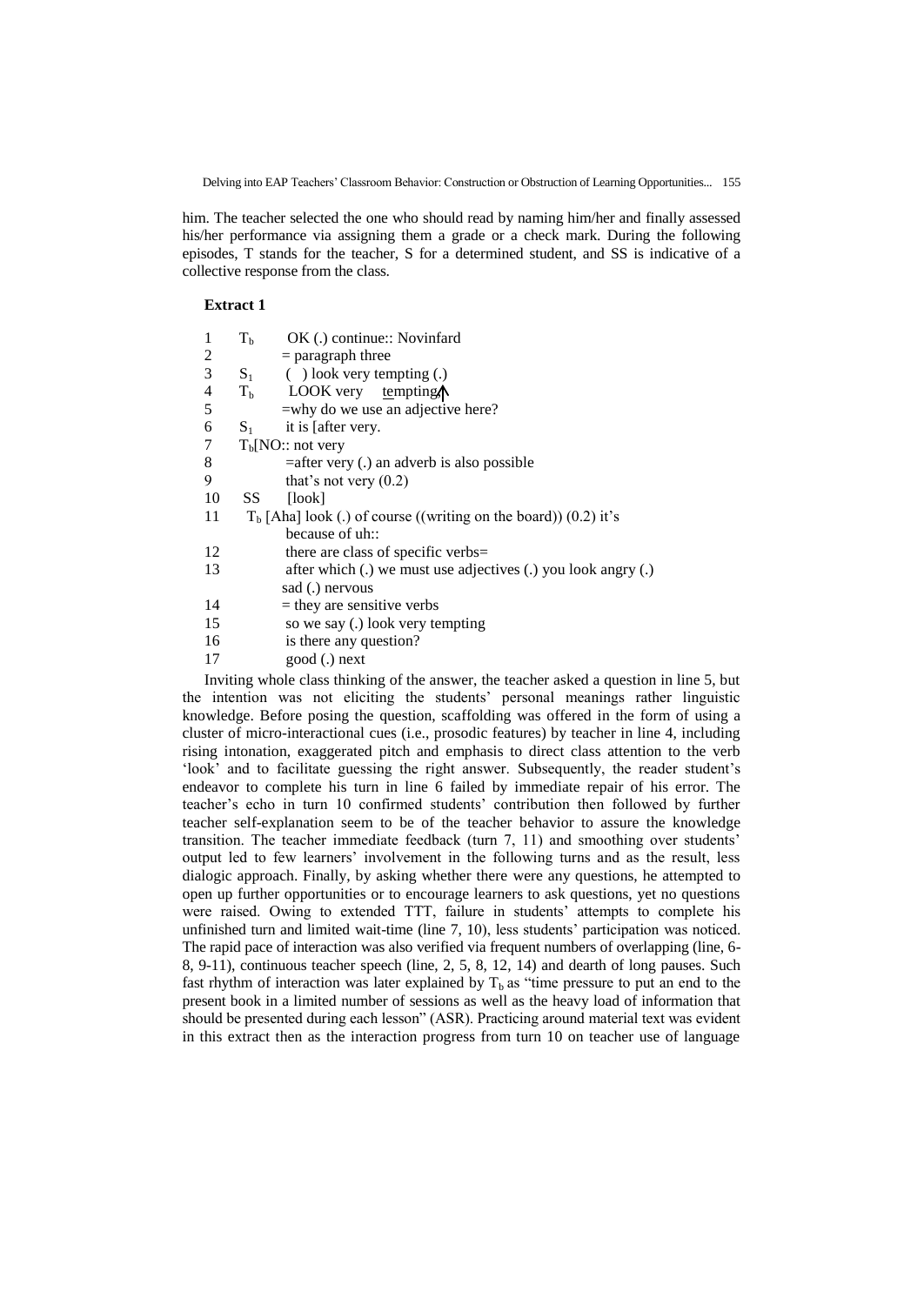shifted to skill and system mode via explaining students of a particular class of verbs wherein the teacher endeavor was to construct a strong body of grammar knowledge in learners' part (ASR).

Although English was supposedly the medium of instruction, neither the teachers nor the students used it as the dominant language during interactions. The following episode is an example of the teacher addressing the students' problem with accurate pronunciation (all in L1) extracted from  $T<sub>b</sub>$  class while reading a portion of a text on specialized English for psychology. Teacher echo (i.e., teacher filling the silence), as another dominant classroom talk, was justified by the present teacher-participant as a way to amend the students' frequent errors on difficult sentences (ASR).

## **Excerpt 2**

| 13 | $S_1$ | This errors ((wrong pronunciation))                               |
|----|-------|-------------------------------------------------------------------|
| 15 |       | to er (.) ((She missed some words)) indicate that children are ac |
| 16 | $T_a$ | Acquiring                                                         |
| 17 | $S_1$ | ac(.)                                                             |
| 18 | $T_a$ | Acquiring (.) ACUIRING,                                           |
| 19 | $S_1$ | $er(.)$ acquiring general rules $(0.2)$ general rules about       |
| 20 |       | their language and for (ehh.: ) a period ((wrong                  |
|    |       | pronunciation))                                                   |
|    |       | of time they er [over                                             |
| 21 | $T_a$ | [Over Generalize (.)                                              |
| 22 |       | overgeneralize yani ta'mim dadan                                  |
| 23 |       | $(it$ means overgeneralize $) =$ OVER GEneralize                  |
| 24 |       | bacheha vaghti ghaedaro yad migiran ono                           |
|    |       | overgeneralizesh mikonan-                                         |
| 25 |       | mese go k miganesh goed (while learning the rules children        |
| 26 |       | overgeneralize them; for example, they say goed)                  |
| 27 | $S_1$ | over (.) overgeneral:: eh hmm (0.3) generalize (.)                |
|    |       | overgeneralize ((correct                                          |
|    |       | pronunciation))=                                                  |
| 28 |       | the rules to the [err ex                                          |
| 29 | $T_a$ | [kheili mamanoon (Thank you)                                      |
|    |       | ((teacher reread the paragraph again))                            |
| 30 |       | This error (.) seem to indicate                                   |
| 31 |       | $=$ that children are acquiring general rules about their         |
|    |       | language $(.)$ a::nd $(.)$                                        |
| 32 |       | for a period of time they overgeneralize the rules: to the        |
|    |       | exceptions                                                        |
| 33 |       | khob hala lotfan shoma tarjomash kon (you yourself now            |
|    |       | please                                                            |
|    |       | Translate it)                                                     |
|    |       | $((4 \text{ lines of translation by } S_1 \text{ were omitted}))$ |
| 34 | $S_1$ | to hm $(0.3)$ overgeneralize ((wrong pronunciation))              |
| 35 | $T_a$ | Overgeneralize                                                    |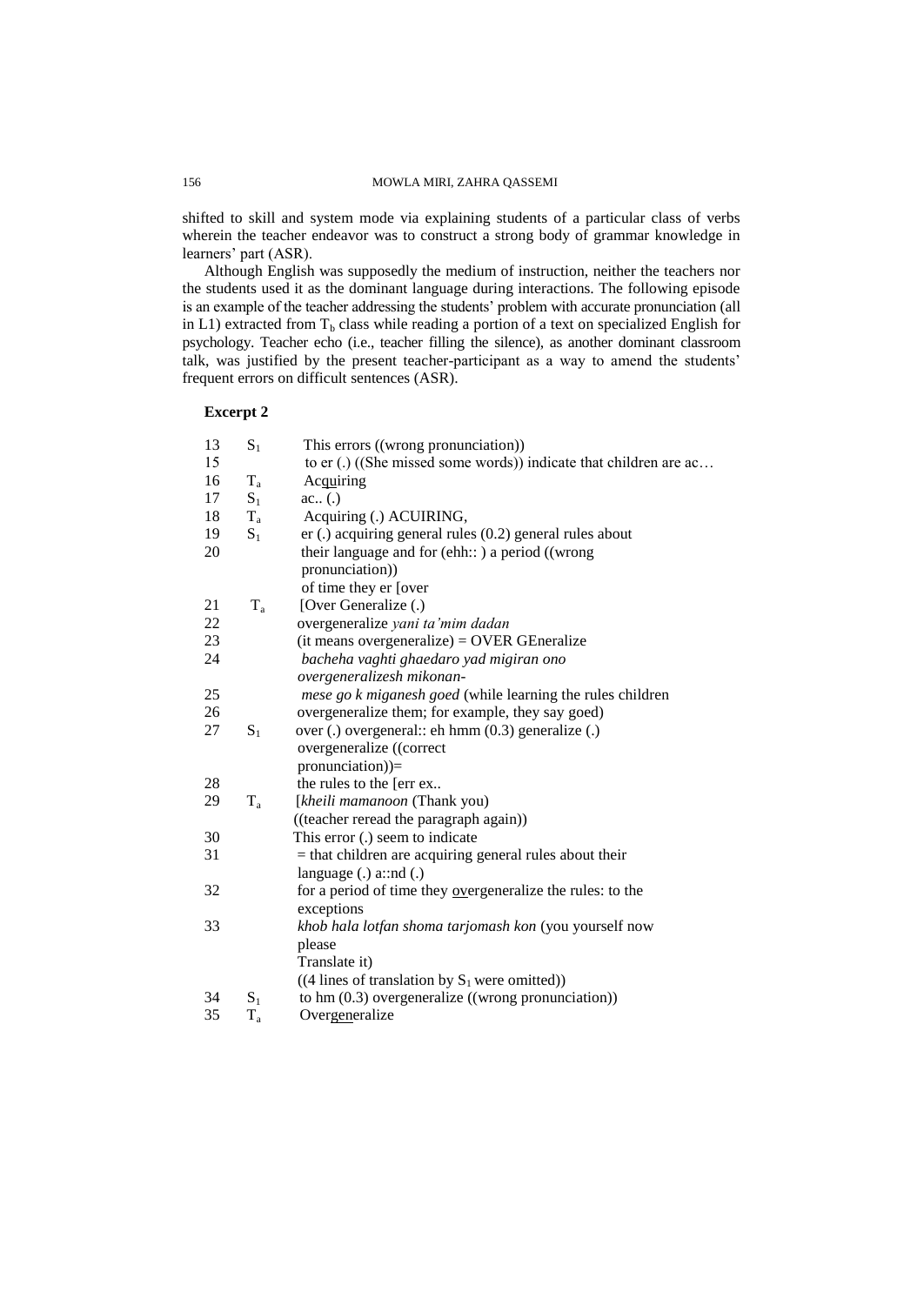Though the pedagogic goal of the moment is to do reading comprehension task with having the students read aloud the text yet, the focus is on immediate repair of students' mispronunciations (turn 16, 18, 21) and shadowed by teacher filling in the gaps and offering the class further explanations. The student's frequent use of pause (line 15, 17, 19, 27  $&$  28) indicated her difficulty in linguistic form (i.e., mispronunciation of the words) that was successively, followed by immediate correction and finally (turn 29) teachers' expression of gratitude in Persian put an end to students" involvement. Excessive use of L1is apparent within this sequence; the teacher inadvertently used it in expressing words of thanks. In this particular case, using L1 has nothing to do with students" comprehension or competence in English, but it is deemed to be of teachers' ritualized talk (i.e., teachers' regular assumption of learners" incompetency in English). Later on, she justified the dominant use of translation as the result of the difficulty level of text, which was above students" level of language proficiency. Although the reader student demonstrated uptake of correct pronunciation of the word after teacher-initiated repair in line 27, soon after translation of few lines is mispronounced again (line 34). This various performance showed by the student in different occasions can implies Seedhouses' (2004) emphasis on significance of contextual approach to repair and learning in which repetition of the word where the interaction is closely controlled by teacher cannot demonstrate uptake of the knowledge but using that item independently in a meaning and fluency context (i.e., wherein students' expression of personal meanings and feelings are elicited rather than linguistic knowledge) can more probably indicate uptake (Seedhouse & Walsh, 2010). In the coming turns (30- 32), the teacher reads out again the parts that student had difficulty reading. A large number of teacher-initiated repairs and immediate corrections that were identified via multiple listening and transcription of the audio files were later stated mostly as "the best way of correction right on the spot" for the benefit of the whole class (ASR). The focus was on repair and translation of the text which finally led to less L2 exposure in the classroom setting. The following segment of interaction is a case in point with predominance of eliciting classic IRF exchange and lack of learners" long and complex turns due to teacher excessive talking time. The student is trying to answer one of post-reading comprehension question where his turn is broken up by the teacher.

# **Extract 3**

| 36 | $S_{1}$        | $\left( \quad \right)$ due to the body [massage]                |
|----|----------------|-----------------------------------------------------------------|
| 37 |                | $Tb[Mousavi]$ is wrong?                                         |
| 38 |                | $=$ According to English grammar you are wrong (.)              |
| 39 |                | Mousavi WHY?                                                    |
| 40 | $S_1$          | <i>bayad migoftam</i> [because of (I should say because of)     |
| 41 | T <sub>b</sub> | $[no::(.)$ what is the subject of the sentence?                 |
| 42 | $S_2$          | we                                                              |
| 43 |                | $T_b$ very good=of course (.) we is the subject of the sentence |
| 44 |                | so we must focus what is the subject (.) action (.) and verb    |
| 45 |                | and here the subject is we                                      |
| 46 |                | so we have to $(0.3)$                                           |
| 47 |                | we have to watch (.) the body massage                           |
| 48 |                | okay (.) next question (.) Tavakoli (.) continue                |
|    |                |                                                                 |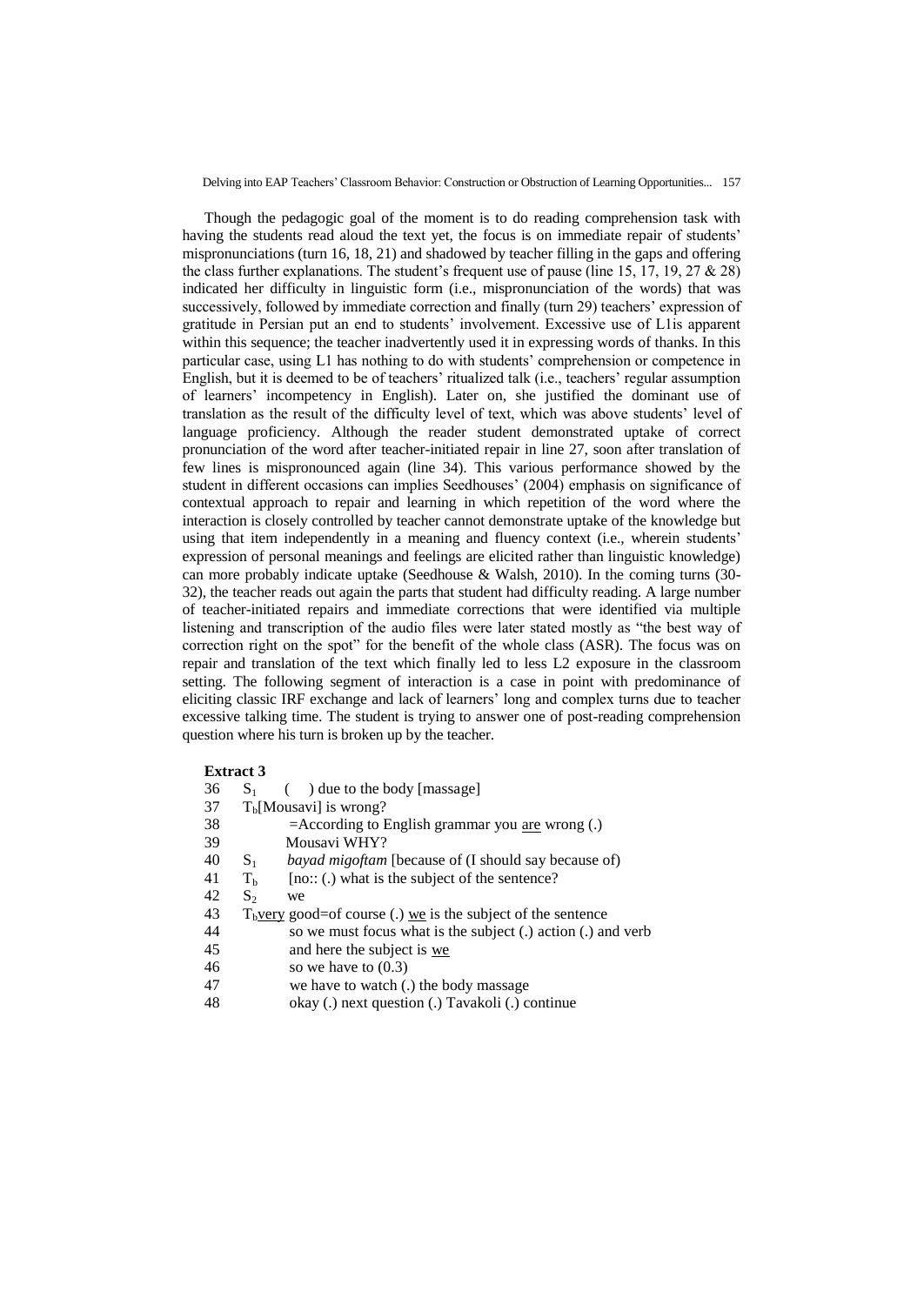### 158 MOWLA MIRI, ZAHRA QASSEMI

Virtually, the question-answering sequence followed students" knowledge of language (i.e., display question), was highly cared within this segment. As the most shared discourse pattern in L2 classrooms, IRF sequences resulted in more teachers' dominance where teacher regulates "who talks, when and about what" (Ellis, 2012, p. 111). The teacher attempted to elicit self-correction in turn 39 but facing the students' incompetency he addressed the class this time (turn 41). Second student"s correct answer results in the teacher"s positive feedback but his stressed acknowledgments lead to learners" collective silence. In the following turns, the teachers' use of designedly incomplete utterances (DIU) as a popular tool for eliciting students self-correcting their errors while oral activity in second language pedagogy (Koshik, 2002) is noticed (line 46) in which teacher invites the entire class to complete the turn succeeding by his deliberate silence. It is assumed that he wishes this DIU brings about more learners" involvement, but facing a collective silence makes him complete the turn by supplying the answer. Through students' silence, the current conversation is closed down wherein the teacher asks another student to read. Overlapping (line 37, 41) and lack of long pauses during the current episode again highlighted fast pace of interaction. During the next example, the teacher goes on to underscore the crucial importance of specialized vocabularies from the text via translation and repetition.

# **Excerpt 4**

| 49        | $T_D$   | Strength (.) S.T.R.E.NG.T.H ((he spells loudly))             |
|-----------|---------|--------------------------------------------------------------|
| 50        |         | Strength (.) be che maenast? (0.3)                           |
| 51        | $S_{1}$ | <i>ghodrat</i> (strength)                                    |
| 52        |         | $TD Pas$ dar natijeto in jomle strength training mishe:: (.) |
| 53        |         | (so strength training in this sentence means::)              |
| 54        | $S_{1}$ | Ghodrate [er                                                 |
| 55        | $S_2$   | [yani tamrine ghodrati                                       |
| 56        |         | $TD$ bale doroste. tamrine ghodrati (0.4)                    |
| 57        |         | $((writing on the board))$ endurance $(.)$ training          |
| 58        | SS      | tamrine steghamati                                           |
| 59        |         | $TD$ bale tamrine steghamati ke az kalamate klidie in dares  |
| (that's a |         |                                                              |
|           |         | Key vocabulary of the present lesson)=                       |
| 60        |         | <i>edame bede lotfan</i> (continue please)                   |
| 61        | $S_{1}$ | strength training for developing muscles ((wrong             |
|           |         | pronunciation))                                              |
| 62        | $T_D$   | Muscles $(0.3)$ repeat after me $(.)$ MUSCLES                |
| 63        | SS      | <b>MUSCLES</b>                                               |
| 64        |         | $TD$ muscles (.) <i>tarjomash</i> ? (what's the translation) |

Although, at the first look, there is a well-managed turn taking, acceptable learners' participation with no breakdown by teacher use of language as well as teacher cautious use of pauses throughout the interaction (e.g., lines 50, 56, 62) that tended to create space and time for rehearsal in learners" part, due to extensive use of display questions, teacher echo (turn 56, 59, 64), and translation the episode is likely to be of low value regarding effective interactional features. On majority of occasions, the teacher nominated a specific student to translate the text or respond the text questions (i.e. practice of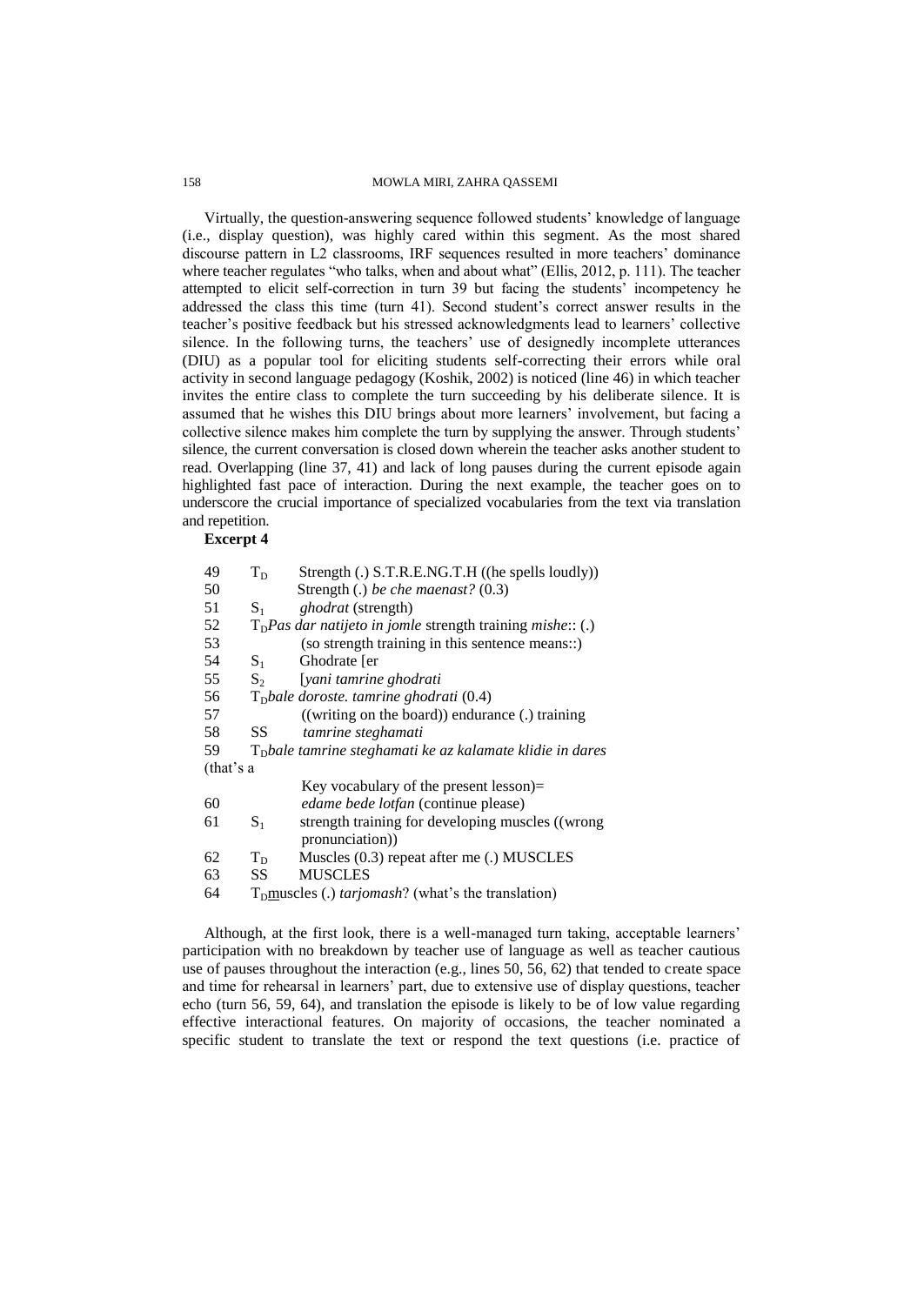linguistic forms). Excessive reliance on translation where teacher clearly asks for L1 translation of the words (turn 50, 52  $\&$  64) showed in this fragment was rationalized later by the present teacher to ensure even low proficient students" comprehension (ASR). He mentioned translation is mainly employed to provide all the students with an equal opportunity to get the thorough meaning. However, this teacher behavior unintentionally deprived them of involving in a L2 classroom interaction. In  $T_D$  case, hemade extensive use of L1 either for translations or extra explanations, wherein almost all instruction and interactions but reading aloud of the text were in Persian. Excessive TTT and limited students' turn are succinctly captured in the following episode, in which teacher highly organizes the flow of interaction as in openings and closings of both subjects and sequences of turns.

#### 6.DISCUSSION AND CONCLUSIONS

To recap, the present study"s challenge was to demonstrate rather than evaluate interactional practices and pedagogy, by describing how EAP teachers" talk and classroom behavior could affect students' participation and learning opportunities. To do so, CA of naturally-occurring classroom interaction of four EAP teachers was undertaken. Microcontexts of occurrence of interaction modes (e.g., Seedhouse, 2004; Walsh, 2006) were also considered. The results manifested a domineering teacher talk and extensive use of L1 in which majority of instances of turn-taking, interactional organization (i.e., opening and closing of conversations) and repair were tightly initiated and controlled by teachers and in the cases of students" turns, their talk oriented to the teacher-assigned tasks around texts. Lack of some specific interactional features such as referential questions, learnerinitiated interaction, content repair and extended wait-time as opposed to predominance of display questions, excessive teacher turn as well as extended repair on accuracy might demonstrate a ritualized teacher behavior with lack of competency or/and awareness of interactional competence. In brief, the current study presented a fine-grained CA of teacher classroom behavior in which based on documents, it can be claimed that EAP Iranian contexts are majorly teacher-fronted through which they tended to manage all learning stages, such as, topic management, turn-taking, repairing, mode shifting and terminating conversation. In condition, the students were deprived of learning space through multiple intended or inadvertent teacher classroom talk and decision making, such as turn completion, extensive teacher talking time and repairs, a more dialogic approach otherwise was passed unnoticed. Furthermore, dearth of classroom context mode to encourage learners" expressions of personal feelings and ideas but focusing on practice of linguistic forms as well as translation, can be regarded of the factors resulting in minimizing students' participation and consequently learning opportunities in Iranian EAP context.

The upshots of the study reiterates Hayati's (2008) assertion on ignoring the communicative aspect of language learning as well as lack of methodological knowledge in majority of EAP teachers in managing the courses more successfully. As the data corroborated, less amount of classroom interaction was devoted to the "classroom context mode" that is a situation in which extended students" turns facilitate space allowing them to express themselves via oral interaction with minimal repair combined with content feedback as well as scaffolding (Walsh, 2003); nevertheless, in few cases of context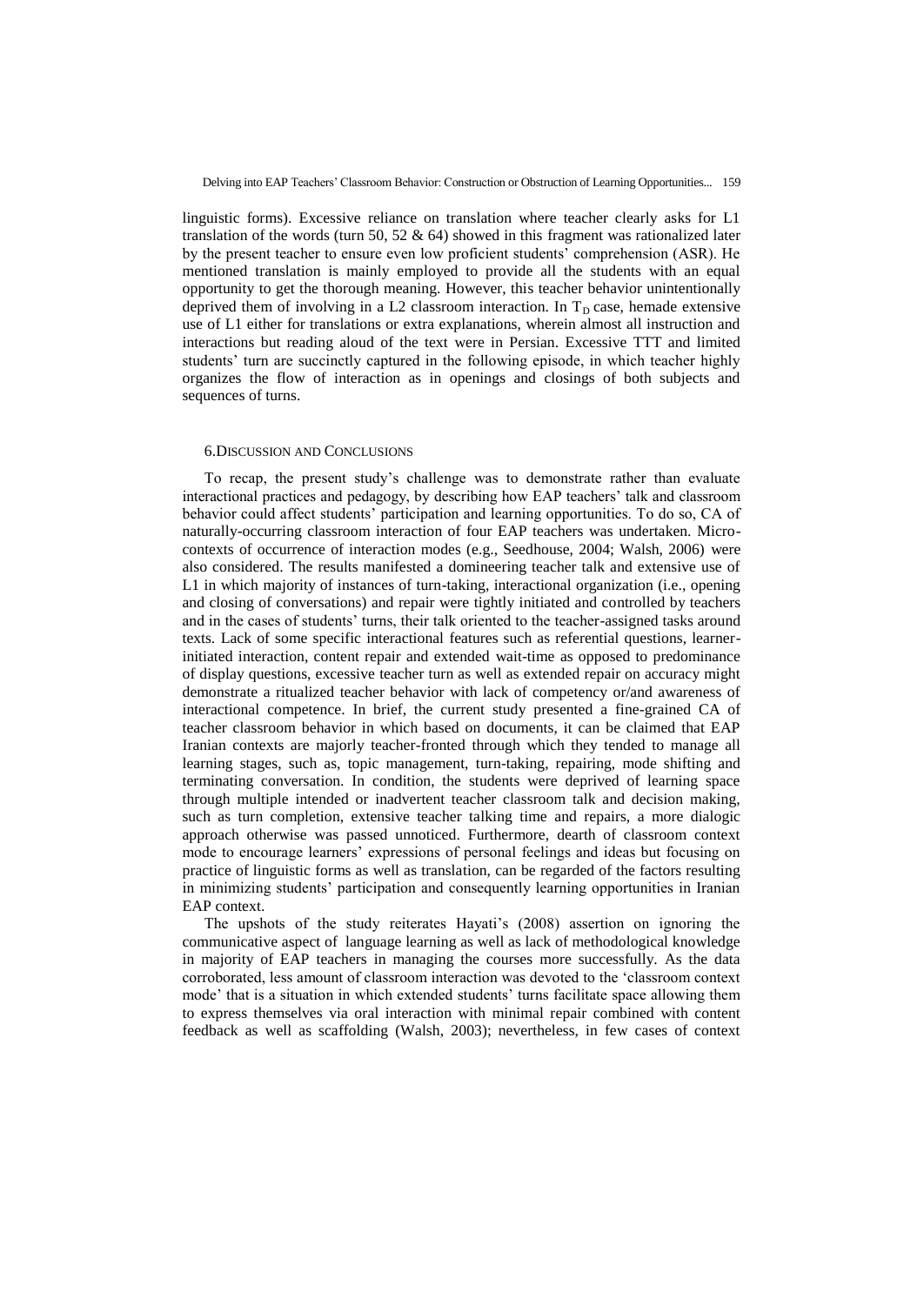mode, interactions were handled all in L1 hence, communication was given scant attention by the classroom conductors. Moreover, in line with Ellis" (2003) statement on dominance of IRF pattern in EFL classroom discourse, a large number of feedbacks were identified almost in teacher initiated talk in a triadic exchange. Although in such sequences learners seem active interactants, it is highly argued that IRF exchanges are helpful in retrieving information but not in constructing knowledge or learning opportunities (Li, 2011). A large number of display questions in triadic patterns frequently did not lead in active learner involvement or negotiation of meaning but intended to test memorization or linguistic knowledge of students rather than to support a communicative context for eliciting learners contribution (as it happens in referential questions exchange with more content repair and not accuracy repair).

Regarding the importance of focus on quality of classroom discourse rather than quantity of it (Walsh, 2002), teachers and theoreticians are of great consensus on maximizing L2 exposure in classroom (Ellis, 2012) so as to enhance L2 interaction, to use target language and to decentralize translation which are assumed to be of highly assistance in raising learning opportunities as well as more engaged participations via more tasked-based interactive activities.

Based on the results of this study and in agreement with Day (1999) who underscored in-service education of teachers that in turn, can result in their cognitive growth, via microanalysis of the data, it can be concluded that EAP teachers need to hone their abilities in pedagogical knowledge and interactional practices through appropriate teacher education interventions; that is, participating in language teacher education programs/workshops, receiving specific courses by teacher educators in particular or in collaboration with peer colleagues in general. Furthermore, promoting teachers' consciousness to regulate their talk between language used in class and pedagogical goals (Walsh, 2006) can bring about more competent teachers at CIC so that they can "promote dialogic, engaged learning environment in which learners feel safe to participate and take risks" (Walsh & Li, 2013. p. 16). EFL teachers are recommended to boost their CIC by raising critical reflection of their talk-in-interaction by implementing SETT framework (i.e., self-evaluation of teacher talk) in order to be more reflective practitioners (Walsh, 2011) or expanding consciousness of one"s own classroom talk by engaging in self-observation and selfevaluation of their own talk via action-research (e.g., Warren-Price, 2003). Hence, deeper understanding of interactional processes (i.e., CIC) and how it can be gained is required to create further learning space and enhance learning both for teachers and students (Walsh, 2011) to this end; to have a more engaged and dynamic interaction educating both side of interaction on interactional competence is suggested.

Owing to importance of teacher online decision-making and its further probable effects on students and learning space, teachers' decisions should be intervened to be "acquisition rich" (Ellis, 1998). Regarding teacher-initiated repair with teachers" strong preference for direct and immediate repair in which they repeatedly cut the flow of conversation, yet there is a scarcity of theoretical path or roadmap for teachers to follow (Ellis, 2012). They are recommended to redress their immediate reactions to students" errors by inviting peer students to repair ones" grammatical error (e.g., Edge, 1989) or in another words, other-initiated repair (Seedhouse, 2004), making opportunities for self-repair rather than teacher-initiated repair, selective repair (Li, 2011) and delayed repair, or to postpone overt correction just to the time when it blocks communication (Seedhouse, 2004).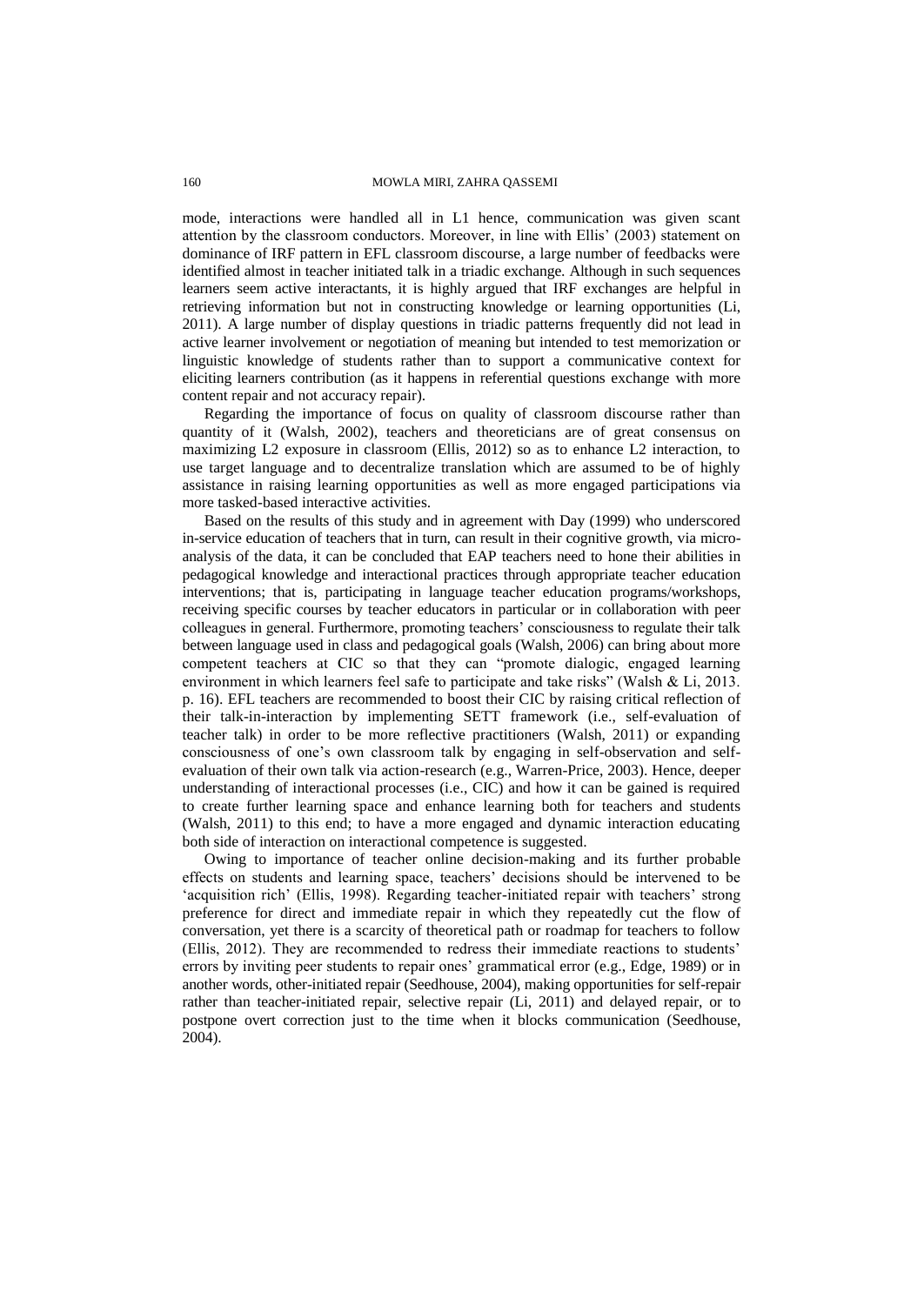Although critical reflective teaching and piloting self-observation concerns are beyond the scope of this research, we wish the results can blaze the trail for those who are intrigued by implementing critical pedagogy and rethinking of the quantity and quality of learners' contribution in their classrooms to generate critical interaction consciousness and engagements. Moreover, teacher educators who intend to enhance EAP teachers understanding of CIC to regulate their classroom interaction more thoughtfully. Finally, it is also hoped that the present study can be useful for prospective language teachers and academic material developers in establishing a prolific view through the lens of CIC in EAP setting. Some further fecund ground for further research can be, first, developing self-evaluation of teacher talk (SETT; according to Walsh, 2011) to explore the probable impact of raising their awareness of talk-in-interaction and second, mediating EAP teachers" through engaging them in a dynamic assessment procedure of CIC. It should be pointed out that the generalizability of the findings should be done with some caution since the number of participants was limited.

#### **REFERENCES**

- Atai, Mahmood Reza, and Tahririan M. H. Assessment of the status of ESP in the current Iranian higher educational system. Proceeding of LSP: Communication, culture and knowledge conference. *Guilford, England*: University of Surrey, (2003).
- Bailey, Kathleen M. "1 The best laid plans: teachers' in-class decisions to depart from their lesson plans Kathleen M. Bailey." *Voices from the language classroom: Qualitative research in second language education* (1996): 15.
- Can Daşkın, N. Shaping learner contributions in an EFL classroom: Implications for L2 classroom interactional competence. *Classroom Discourse* (2004): 1–24.

Day, C. *Developing teachers: The challenges of lifelong learning*. London: Falmer Press.

- Edge, Julian. *Mistakes and correction*. Harlow,, UK: Longman, (1989).
- Ellis, Rod. Discourse control and the acquisition-rich classroom. In: *Learners and language learning*, ed. W. A. Renandya and G. M. Jacobs. Anthology Series 39. Singapore: SEAMO Regional Language Center. (1998).
- Ellis, Rod. *The study of second language acquisition*. Oxford University Press: NY. (2003).
- Ellis, Rod. *Language teaching research and language pedagogy*. John Wiley & Sons. (2012).
- Hall, J. K., & Walsh, M. 10. Teacher-student instruction and language learning. *Annual Review of Applied Linguistics*, (2002): *22*, 186-203.
- Hayati, A. M. Teaching English for Special Purposes in Iran: Problems and Suggestions. *Arts and Humanities in Higher Education: An International Journal of Theory, Research and Practice*, *7*, no. 2 (2008): 149–164.
- Heritage, John. "Conversation analysis and institutional talk." *Handbook of language and social interaction* (2005): 103-147.
- Hutchby, Ian, and Robin Wooffitt. *Conversation analysis*. Polity, 2008.
- Huth, Thorsten. "Conversation analysis and language classroom discourse."*Language and Linguistics Compass* 5, no. 5 (2011): 297-309.
- Jarvis, J. & Robinson, M. (1997). "Analyzing educational discourse: An explanatory of teacher response and support to pupils" learning", *Applied Linguistics*, 18 (2): 212–28.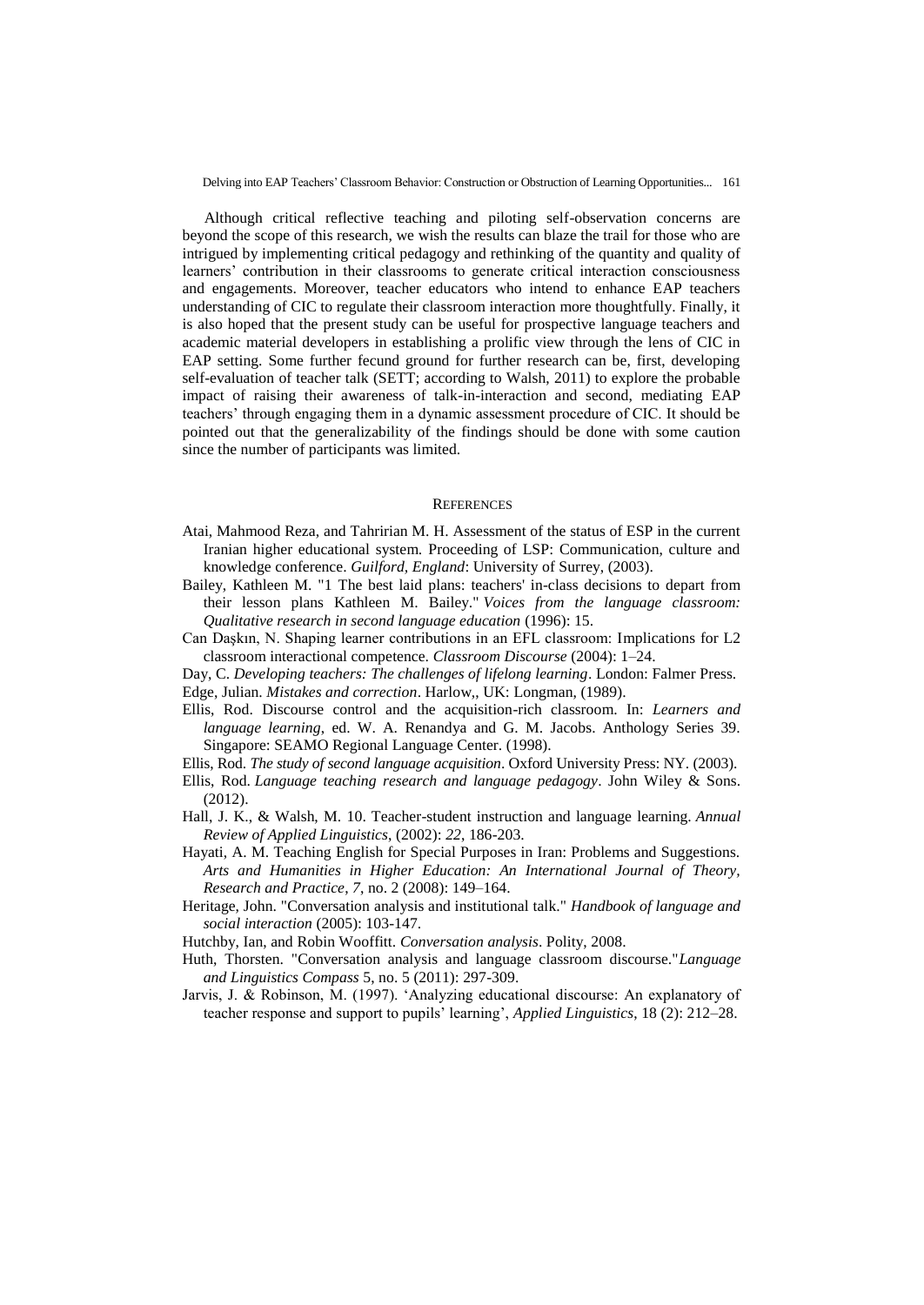- Johnson, Karen E. *Understanding communication in second language classrooms*. Cambridge University Press, 1995.
- Koshik, Irene. "Designedly incomplete utterances: A pedagogical practice for eliciting knowledge displays in error correction sequences." *Research on Language and Social Interaction* 35, no. 3 (2002): 277-309.
- Lee, Yo-An. "Third turn position in teacher talk: Contingency and the work of teaching." *Journal of Pragmatics* 39, no. 6 (2007): 1204-1230.
- Li, Li. "Obstacles and opportunities for developing thinking through interaction in language classrooms." *Thinking Skills and Creativity* 6, no. 3 (2011): 146-158.
- Mackey, Alison, Susan M. Gass. *Second Language Research*: Methodology and Design. (2005).
- Mondada, Lorenza, and Simona Pekarek Doehler. "Second language acquisition as situated practice: Task accomplishment in the French second language classroom." *The Modern Language Journal* 88, no. 4 (2004): 501-518.
- Mori, Junko, and Atsushi Hasegawa. "Doing being a foreign language learner in a classroom: Embodiment of cognitive states as social events." *IRAL-International Review of Applied Linguistics in Language Teaching* 47, no. 1 (2009): 65-94.
- Nunan, David. *Language teaching methodology: A textbook for teachers*. Vol. 128. United Kingdom: Prentice hall, 1991.
- Park, Yujong. "The roles of third-turn repeats in two L2 classroom interactional contexts." *Applied linguistics* (2013): amt006.
- Seedhouse, Paul. "Classroom interaction: possibilities and impossibilities."*ELT Journal* 50, no. 1 (1996): 16-24.
- Seedhouse, Paul. "Conversation analysis methodology." *Language Learning* 54, no. S1 (2004): 1-54.
- Seedhouse, Paul. "Learning to talk the talk: Conversation analysis as a tool for induction of trainee teachers." *Professional encounters in TESOL* (2008): 42-57.
- Seedhouse, Paul, and Steve Walsh. Learning a second language through classroom interaction. In *Conceptualizing 'learning' in applied linguistics*, (Ed.), P. Seedhouse, S. Walsh, and C. Jenks, 127–46. Basingstoke: Palgrave MacMillan. (2010).
- Sinclair, John McHardy, and Malcolm Coulthard. *Towards an analysis of discourse: The English used by teachers and pupils*. Oxford Univ Pr, 1975.
- Thornbury, Scott. "Teachers research teacher talk." *Elt Journal* 50, no. 4 (1996): 279-289.
- Varghese, Manka, Brian Morgan, Bill Johnston, and Kimberly A. Johnson. "Theorizing language teacher identity: Three perspectives and beyond." *Journal of Language, Identity, and Education* 4, no. 1 (2005): 21-44.
- Van Lier, Leo. *Interaction in the language curriculum.* London: Longman(1996).
- Van Lier, Leo. From input to affordance: social-interactive learning from an ecological perspective. In J. P. Lantolf (ed.). *Sociocultural theory and second language learning*. Oxford: Oxford University Press, (2000): 245–59.
- Walsh, Steve. "Construction or obstruction: Teacher talk and learner involvement in the EFL classroom." *Language Teaching Research* 6, no. 1 (2002): 3-23.
- Walsh, Steve. "Developing interactional awareness in the second language classroom through teacher self-evaluation." *Language Awareness* 12, no. 2 (2003): 124-142.
- Walsh, Steve. Talking the talk of the TESOL classroom. *ELT Journal* (2006) 60: 133–41 Walsh, Steve. *Investigating classroom discourse*. Routledge, 2006.

Walsh, Steve. *Exploring classroom discourse: Language in action*. Taylor & Francis, 2011.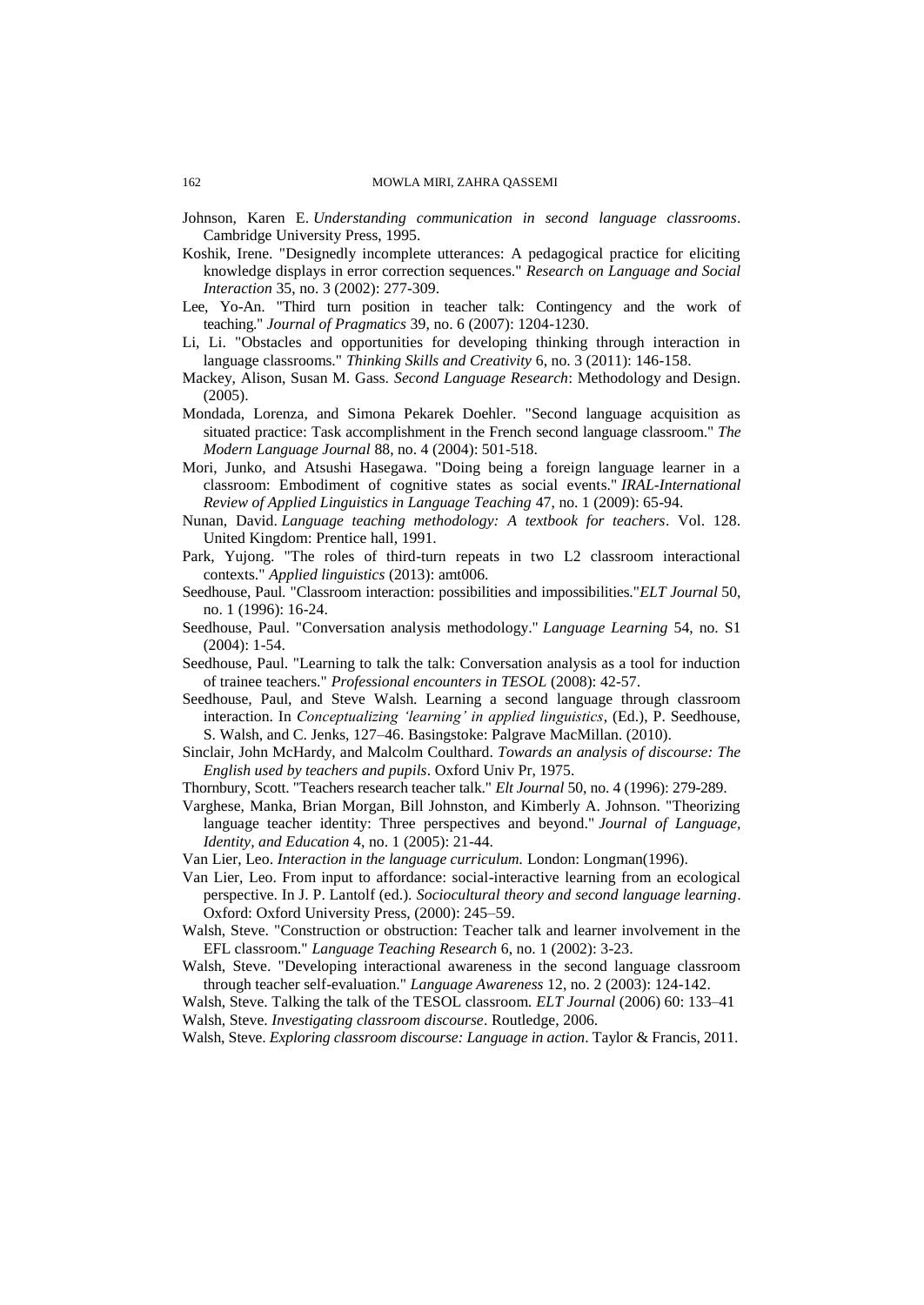- Walsh, Steve, and Li Li. "Conversations as space for learning." *International Journal of Applied Linguistics* 23, no. 2 (2013): 247-266.
- Walsh, Steve, O"Keefe, A. and Morton, T. Analyzing university spoken interaction: A corpus linguistic/conversation analysis approach. *Interactional Journal of Corpus Linguistics,16*, no. 3 (2011): 325–345.
- Warren-Price, T. Action-Research: Investigating the Amount of Teacher Talk in My Classroom. Unpublished MA paper, University of Birmingham. (2003).
- Waring, Hansun Zhang. "Using explicit positive assessment in the language classroom: IRF, feedback, and learning opportunities." *The Modern Language Journal* 92, no. 4 (2008): 577-594.
- Waring, Hansun Zhang. "Moving out of IRF (Initiation‐Response‐Feedback): A Single Case Analysis." *Language Learning* 59, no. 4 (2009): 796-824.
- White, Joanna, and Patsy M. Lightbrown. "Asking and Answering in ESL Classes." *Canadian Modern Language Review* 40, no. 2 (1984): 228-44.
- Wong, Jean, and Hansun Zhang Waring. *Conversation analysis and second language pedagogy: A guide for ESL/EFL teachers*. Routledge, 2010.
- Yaqubi, Baqer, and Mostafa Pourhaji Rokni. "Teachers" Limited Wait-Time Practice and Learners" Participation opportunities in EFL Classroom Interaction." *Journal of English Language Teaching and Learning* 10 (2012): 127-160.
- Young, Richard F. *Language and interaction: An advanced resource book*. London/New York: Routledge. (2008).